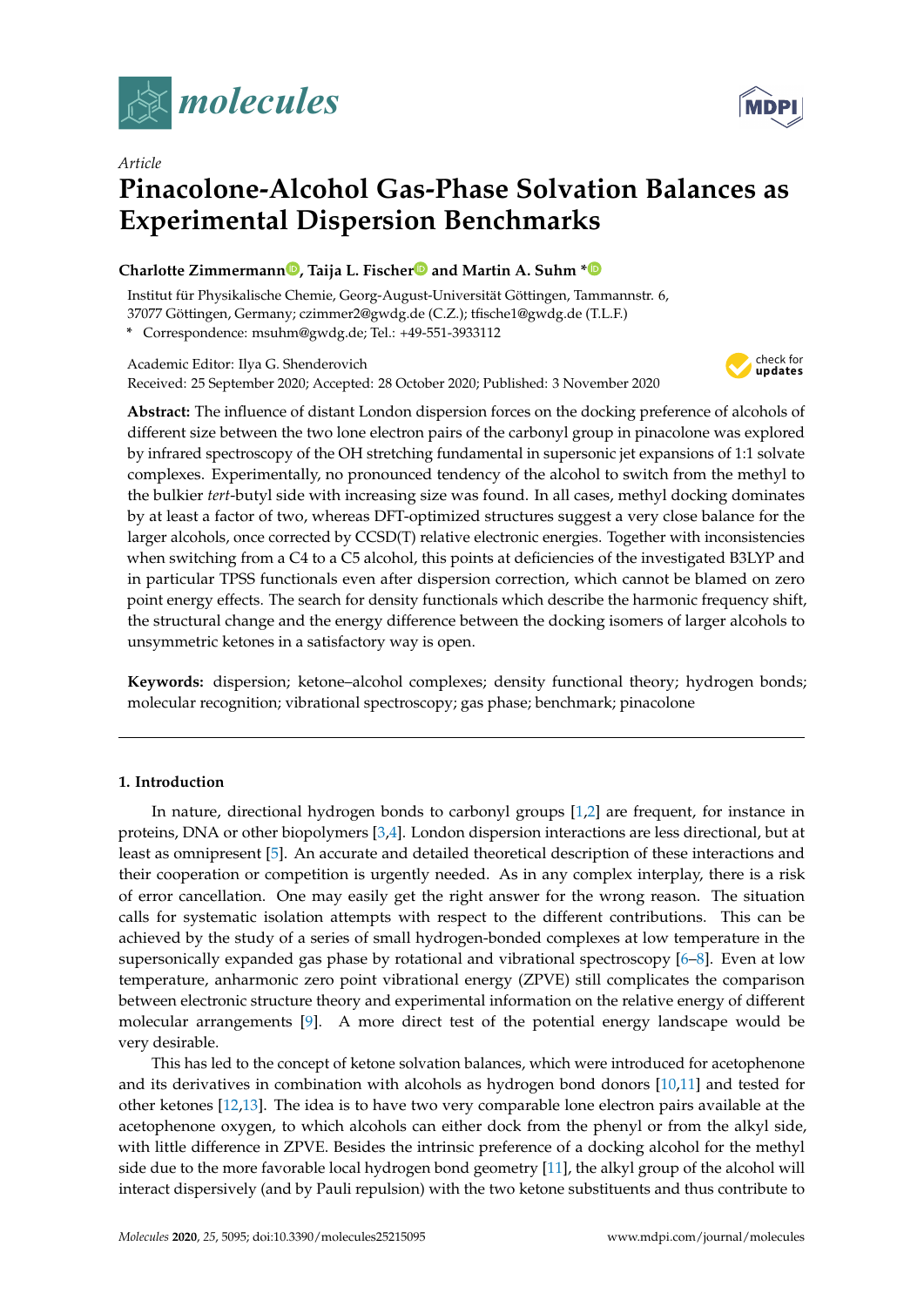can thus only be predicted with a large tolerance.

the preference for one of the docking sides. These secondary interactions through space are able to tip the balance towards phenyl side docking [\[11\]](#page-12-3). The comparison of different alcohols and acetophenones thus provides information on London dispersion interactions competing with the electronic and zero-point vibrational local hydrogen bond effects, which still largely govern the position of the alcoholic OH vibration. The latter is used to spectrally discriminate the docking isomers and it also contains further information on the competition of forces, because hydrogen bonds can be distorted by distant interactions of the donor molecule. Experimental information on the docking preference comes from the relative abundance of the docking isomers in the quasi-equilibrium established by cooling collisions in a supersonic jet expansion, down to some conformational freezing temperature  $T_c$  (roughly 30 to 150 K, depending on low (1 to 5 kJ mol<sup>-1</sup>) and narrow interconversion barriers [\[10,](#page-12-2)[14,](#page-12-6)[15\]](#page-12-7)) and

The results of such studies can be used to benchmark the ability of different density functionals to predict the interplay of hydrogen bonding with distant London dispersion and Pauli repulsion, by simply comparing the predictions to experiment. This can be done strictly at the level of observables, without consulting any energy decomposition models [\[16–](#page-12-8)[18\]](#page-12-9), although the latter are helpful in the interpretation of the findings. A functional which gives the right answer for the right reason in the popular harmonic approximation for vibrations must be able to predict the splitting of the OH stretching vibrations between the docking isomers (because anharmonic effects by construction largely cancel when comparing the isomers) and the relative abundance of the isomers with a reasonable conformational temperature. As a third test, high level single point wavefunction calculations (for which Hessian calculations to reproduce the spectrum would be too costly) at the optimized DFT minima should confirm the energy predictions in a qualitative sense. If at least one of these three diagnostics fails, the DFT functional performance can be proven to be poor down to a sub-kJ/mol accuracy threshold. This was the case for one out of six pairings of aromatic ketones with alcohols in the first systematic study [\[11\]](#page-12-3), for the otherwise most successful B3LYP-D3 functional. By using the second-most stable and less compact predicted structure in this particular case, the performance could actually be rescued [\[11\]](#page-12-3). This former systematic investigation thus suggests a mildly erroneous preference of the B3LYP-D3 functional (at least for a standard def2-TZVP basis set), and to a lesser extent also the TPSS-D3 approach, for compact structures. Other explored functionals such as M06-2X failed the aromatic ketone balance test in several aspects [\[11\]](#page-12-3) and need not be considered further.

The hypothesis that B3LYP-D3 and TPSS-D3 show an (almost) acceptable performance for ketone dispersion balances obviously calls for further falsification attempts and this is the task of the present study which involves the purely aliphatic pinacolone (see Figure [1\)](#page-2-0), where the phenyl group in acetophenone is replaced by a *tert*-butyl (*t*Bu) group. This removes aromatic–aliphatic dispersive interactions and brings in more bulky donor-acceptor constellations. Cyclopentanol (CpOH) is introduced as a further, more disk-like and flexible alcohol, in addition to methanol (MeOH) and *tert*-butyl alcohol (*t*BuOH), which have been previously explored with acetophenone [\[11\]](#page-12-3). Pinacolone monomer does not have a plane of symmetry [\[19\]](#page-12-10), but in combination with low planarization barriers (Figures S2–S4) and symmetry-breaking alcohol coordination, this should not lead to additional complications in the analysis. Indeed, there are significant variations of the hydrogen bond angle *α* and the dihedral angle *τ* (see Figure [1\)](#page-2-0) with alcohol substitution. These promise to explore the hydrogen bonding potential of carbonyl groups far away from the intrinsic in plane preference.

In this work, we show that, in alcohol–pinacolone balances, the methyl docking side is consistently preferred. According to exploratory calculations, this may extend to many alcohols beyond the experimentally investigated ones. Further, we show that the predictive quality of the two density functionals which were successful for acetophenone (B3LYP and TPSS) decreases with the size of the alcohol, including significant failures for the largest (CpOH). The proposed assignments and observed trends are discussed and an analysis of dispersion interactions on the docking side preference is presented. We provide initial evidence that some of the superficially satisfactory DFT performance for ketone balances must be fortuitous.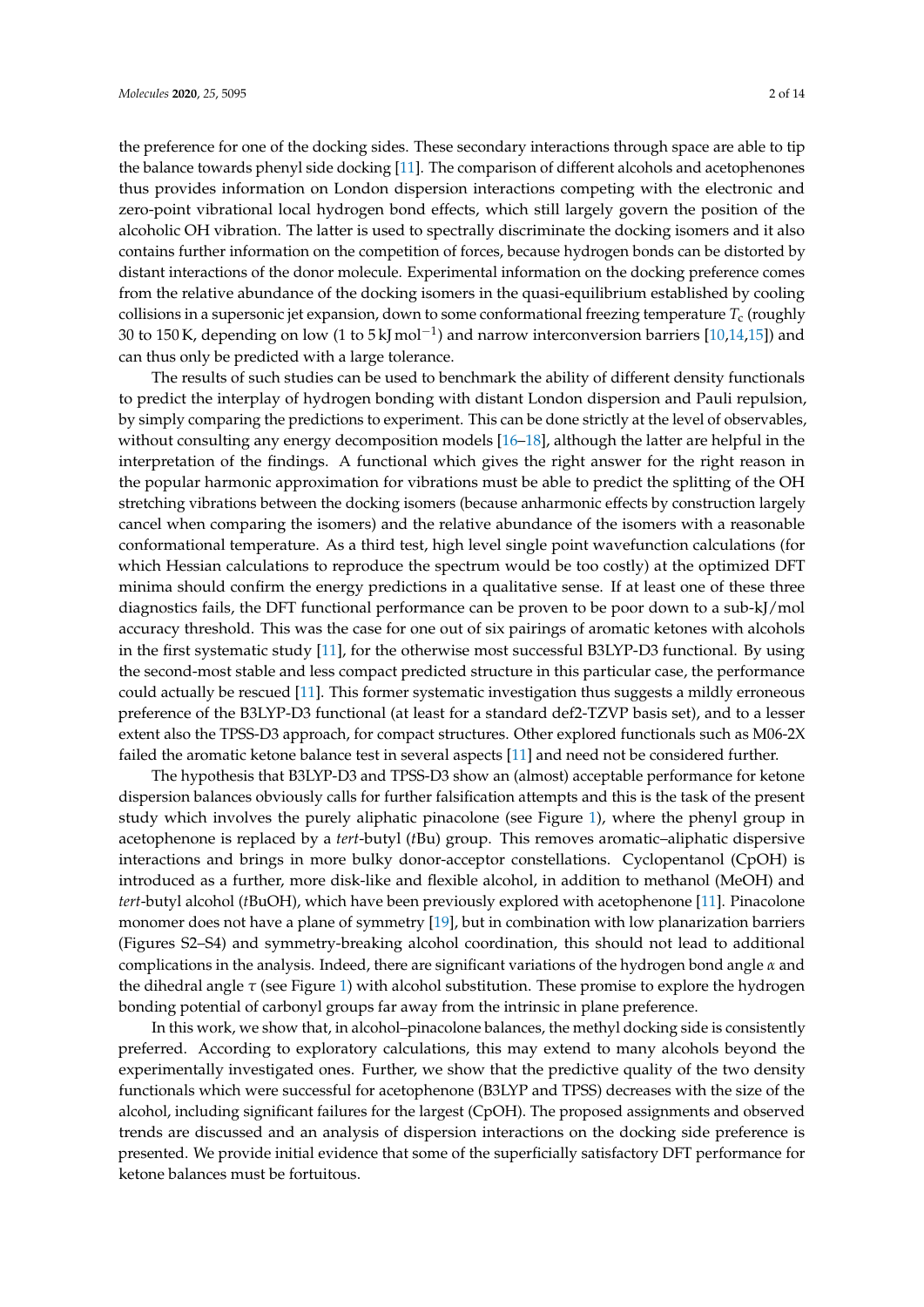<span id="page-2-0"></span>

Figure 1. Schematic representation of the two possible docking sides 4 and 4' in a pinacolone molecule (*t*Bu and Me) with different alcohols (R-OH, with the abbreviations Me for methyl, *t*Bu for *tert*-butyl and Cp for cyclopentyl as R).

#### **2. Results and Discussion**

We start with the theoretical description of alcohol–pinacolone 1:1 complexes at the level of DFT before comparing to the experimental findings and finally consulting wave-function theory.

### *2.1. Density Functional Predictions*

From now on, the abbreviations Pin for the studied ketone pinacolone and MeOH (methanol), *t*BuOH (*tert*-butyl alcohol) and CpOH (cyclopentanol) for the solvating alcohols are consistently used. In Figure [1,](#page-2-0) two angles *α* and *τ* describing the hydrogen bond geometry are introduced. The hydrogen bond angle between the hydrogen bonded H and the carbonyl group has a local,  $sp^2$ -explainable preference for ≈120◦ . The dihedral angle *τ* describes the out of plane twist of the docking alcohol OH with respect to the carbonyl plane, with two local preferences near 0° and 180°. Any deviations from these local preferences due to global interactions sensitively affect the hydrogen-bonded OH stretching wavenumber.

As detailed in Table S2 and Figure S1, all six experimentally investigated 1:1 complexes show a narrow distribution for *α* (115–124◦ ) at the four investigated DFT levels (D3-corrected B3LYP and TPSS with triple and quadruple zeta basis sets). *τ* deviates from planarity with increasing size of the alcohol, in steps of roughly 10◦ from MeOH over *t*BuOH to CpOH. On the *t*Bu docking side of Pin, even MeOH is already displaced by 35–37°, due to the bulkiness of the substituent, whereas the Me docking displacement is less than 10° for MeOH.

The structural trends are reflected in the calculated OH stretching wavenumbers (see Table S4), which are consistently lower for Me docking for all three alcohols, whereas the trend with increasing alcohol size is comparatively weak, relative to the overall hydrogen bond shift. This assists a straightforward interpretation of the experimental spectra.

The energy differences between Me and *t*Bu docking sides fall between 0 and 3 kJ mol−<sup>1</sup> , always preferring the Me side, as shown in Figure [2.](#page-3-0) The narrow corridor of  $\pm$ 0.2 kJ mol $^{-1}$  in the figure (gray lines) illustrates that it makes almost no difference whether harmonic ZPVE is included or not. The effect of basis size extension is similarly small. This is very favorable for a direct judgement of the DFT functional in terms of the predicted electronic energy difference without worrying about major (anharmonic) zero point energy or basis set effects which can both be quite significant when looking at absolute energies and frequencies [\[10,](#page-12-2)[20\]](#page-12-11).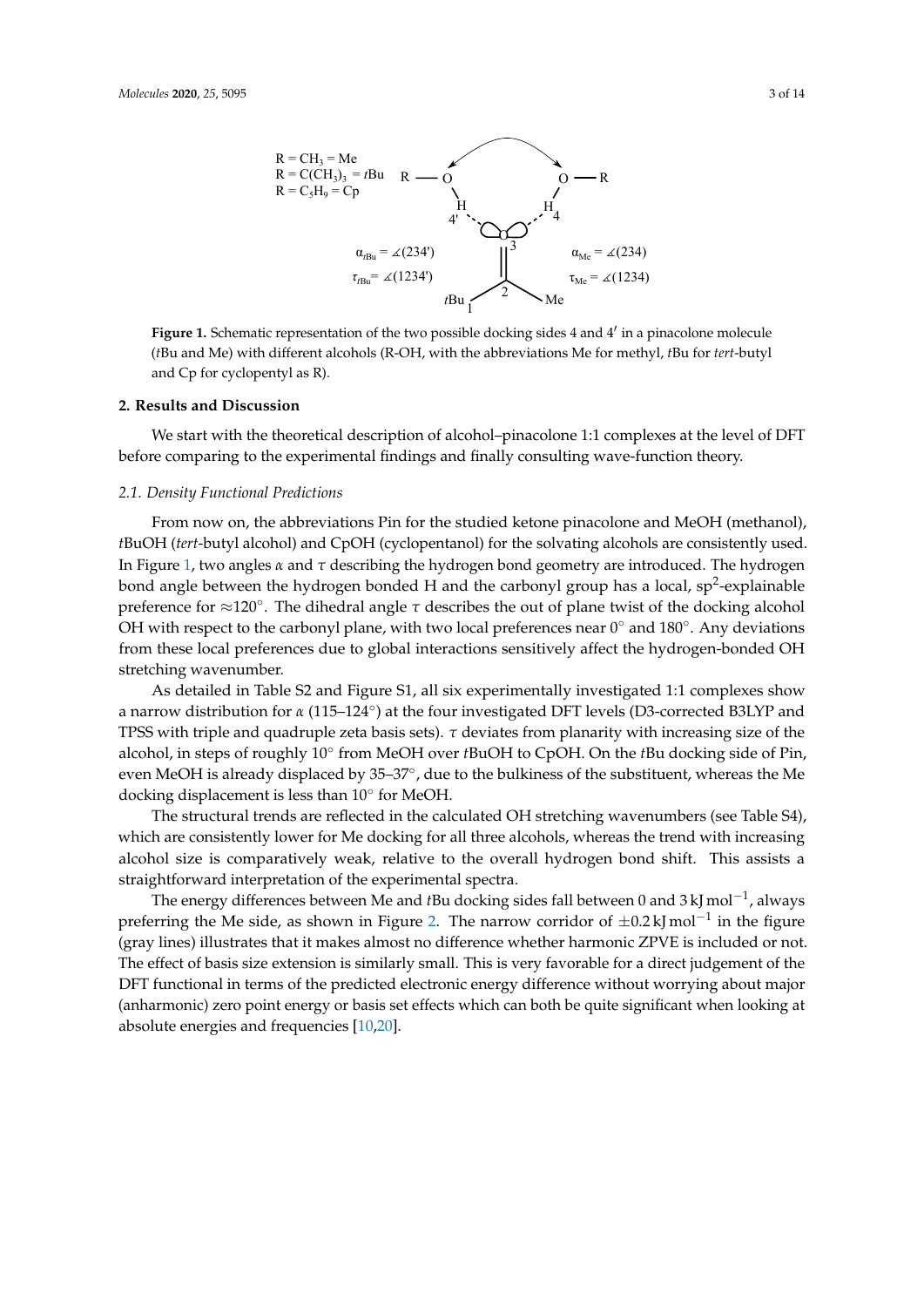

<span id="page-3-0"></span>

**Figure 2.** Harmonically zero-point corrected energy differences ∆*E* 0 Me−*t*Bu plotted against the electronic energy differences ∆*E*<sup>el</sup><sub>Me−*t*Bu</sub> referenced to the *t*Bu side, computed at B3LYP-D3 (green) and TPSS-D3 (black) level, each with a def2-TZVP (empty symbols) and def2-QZVP (filled symbols) basis set. The electronic energy differences are seen to be a good approximation to experimentally relevant ZPVE-inclusive differences and the methyl docking side is systematically preferred (see also Table S3).

The predicted spread in docking energy difference of about 2.5 kJ mol<sup>-1</sup> across the systems promises a large variation of the experimental abundances, but the absence of a sign reversal (corresponding to an absence of data points in the upper right quadrant of Figure [2\)](#page-3-0) despite varying the alcohol size from 1 to 5 carbon atoms is surprising. An explorative search for almost 20 other alcoholic donors (see Table S5) confirms this systematic bias. The steric disadvantage of the *t*Bu side of Pin together with the flexibility of alcohols provides possible explanations. The latter allows the alcohol to dock on the sterically more accessible Me side and at the same time to exploit London dispersion interaction with the *t*Bu side. A good example is benzyl alcohol, where the Me sided structure is almost 2 kJ mol−<sup>1</sup> more stable, because the benzyl group can still interact favorably with the *t*Bu group of the Pin while the OH group is docking to the Me side of Pin.

Another important feature of carbonyl balances is the feasibility of the isomerization under supersonic jet expansion conditions. A transition state search between the two competing structures for MeOH–Pin yielded an interconversion barrier height of about 3 kJ mol−<sup>1</sup> when viewed from the *t*Bu docking structure. The interconversion path is distinctly out-of-plane, relaxing the hydrogen bond angle *α* while switching between small and large *τ*. This is similar to previous findings for acetophenone [\[11\]](#page-12-3) and its derivatives and supports a feasible interconversion under supersonic jet conditions, with *T<sup>c</sup>* values significantly below the starting temperature of the expansion. However, the more numerous the contacts between the residue and Pin are, the larger this barrier may become. This is one reason this work focuses on small alcohols to establish the performance of the DFT functionals.

Before switching to experiment, two important observable predictions need to be explored. One is a sufficiently robust infrared cross section ratio for the docking isomers, which is a precondition for reliable experimental abundance determinations from spectral intensities. As shown in Figure S5, the basis set and functional dependences are modest and the trends are smooth, such that this variation and the double-harmonic approximation are not expected to be critical for the theory-experiment comparison.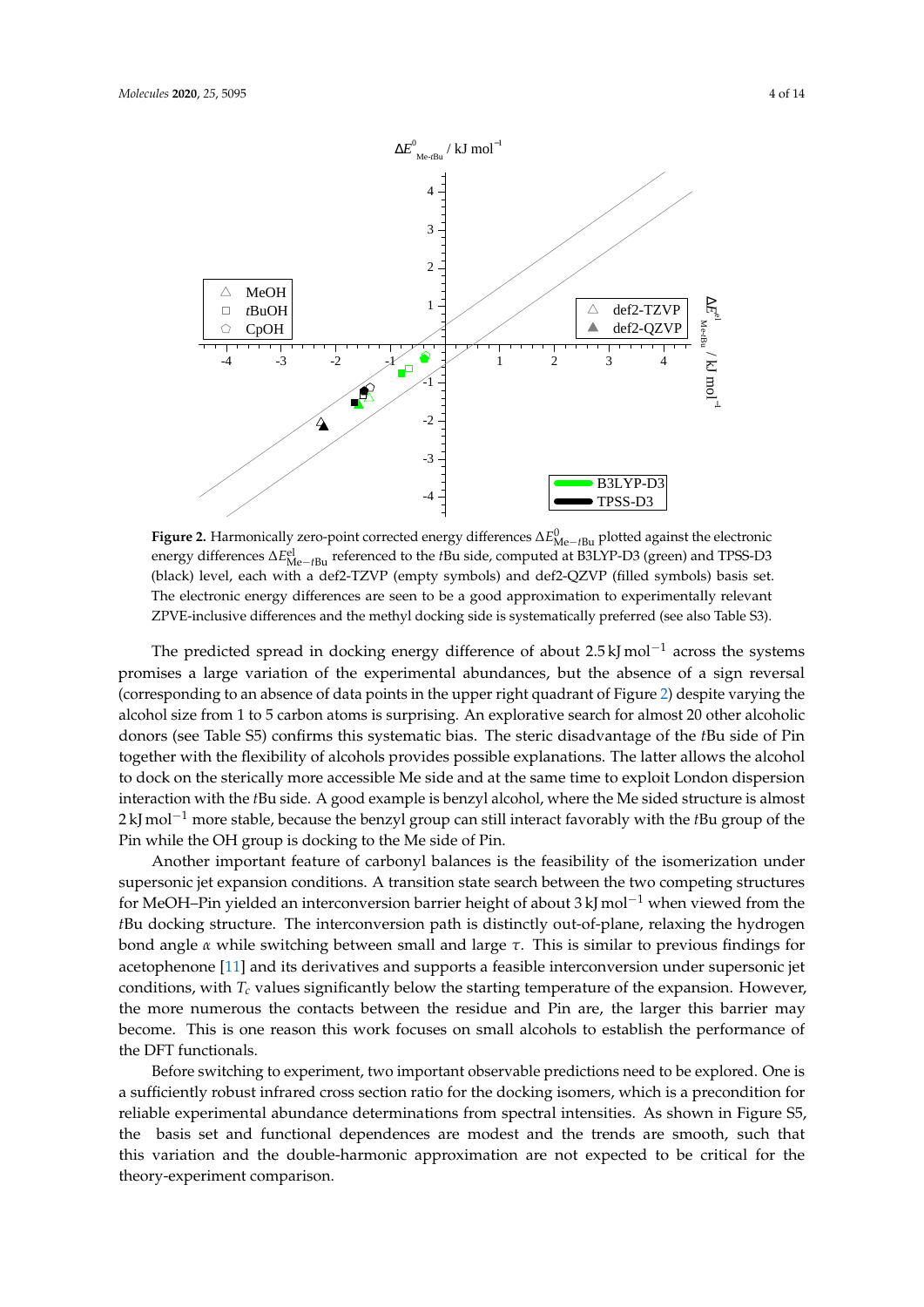The most important theoretical assignment aid concerns the predicted positions and differences or splittings of the OH stretching fundamental vibrations. While the harmonic approximation is too crude for absolute predictions, the harmonic Me-*t*Bu differences involve systematic cancellation of anharmonic contributions for similar docking environments. Furthermore, the structural effect of increasing alcohol size is qualitatively similar on both docking sides, as pointed out above, and should translate into relatively uniform wavenumber splittings as a function of the number of alcoholic C atoms. This is illustrated in Figure [3.](#page-4-0) In all cases, the Me-docking wavenumber is lower, corresponding to a uniformly negative Δ $ω_{Me-tBu}$  value and facilitating experimental assignment. The size of the splitting exceeds the spectral resolution and band width [\[11\]](#page-12-3) by more than an order of magnitude, which is also favorable.

<span id="page-4-0"></span>

**Figure 3.** Computed OH wavenumber difference between the two docking sides ∆*ω*Me−*t*Bu relative to the number of C-atoms of the corresponding alcohol. This shows that the employed computational methods predict the same spectral trends for MeOH and *t*BuOH, indicated by dashed lines. For CpOH a somewhat larger discrepancy can be observed, with the smaller basis set TPSS result differing most from the experimental trend (blue) (see Table S4 for details).

With a single exception (TPSS for CpOH for the larger basis set), all predicted harmonic splittings are within  $\pm 12$  cm<sup>-1</sup> of the average value of  $-42$  cm<sup>-1</sup> and there is only a weakly decreasing trend for the splitting with increasing alcohol size. For CpOH, predictions range from  $-50$  to  $-63$  cm<sup>-1</sup>. These variations are also reflected in the *τ* angle (Table S2). They are robust with respect to cross-over re-optimization and indicate a slight TPSS-bistability of the structure depending on the basis set. Anticipating the experimental (anharmonic) result reported in the next section (blue symbols and lines in Figure [3\)](#page-4-0), the larger basis set result appears less likely in absolute numbers but more likely in terms of the trend. Even beyond this outlier, it is clear that the alcohol size trends are not predicted perfectly, thus underscoring the benchmarking potential of this study.

## *2.2. Experimental Results*

In Figure [4,](#page-5-0) the experimental infrared spectra for helium supersonic jet expansions of Pin with MeOH (green), *t*BuOH (orange) and CpOH (blue) are shown. They feature the rovibrationally broadened alcohol monomer OH stretching bands (MeOH, *t*BuOH, CpOH), the downshifted hydrogen-bonded homodimer signals ((MeOH)<sub>2</sub>, (*t*BuOH)<sub>2</sub> and (CpOH)<sub>2</sub>), as well as the narrow bands of the mixed complexes with docking isomerism O<sub>Me</sub> and O<sub>tBu</sub>. For MeOH, O<sub>Me</sub> and O<sub>tBu</sub>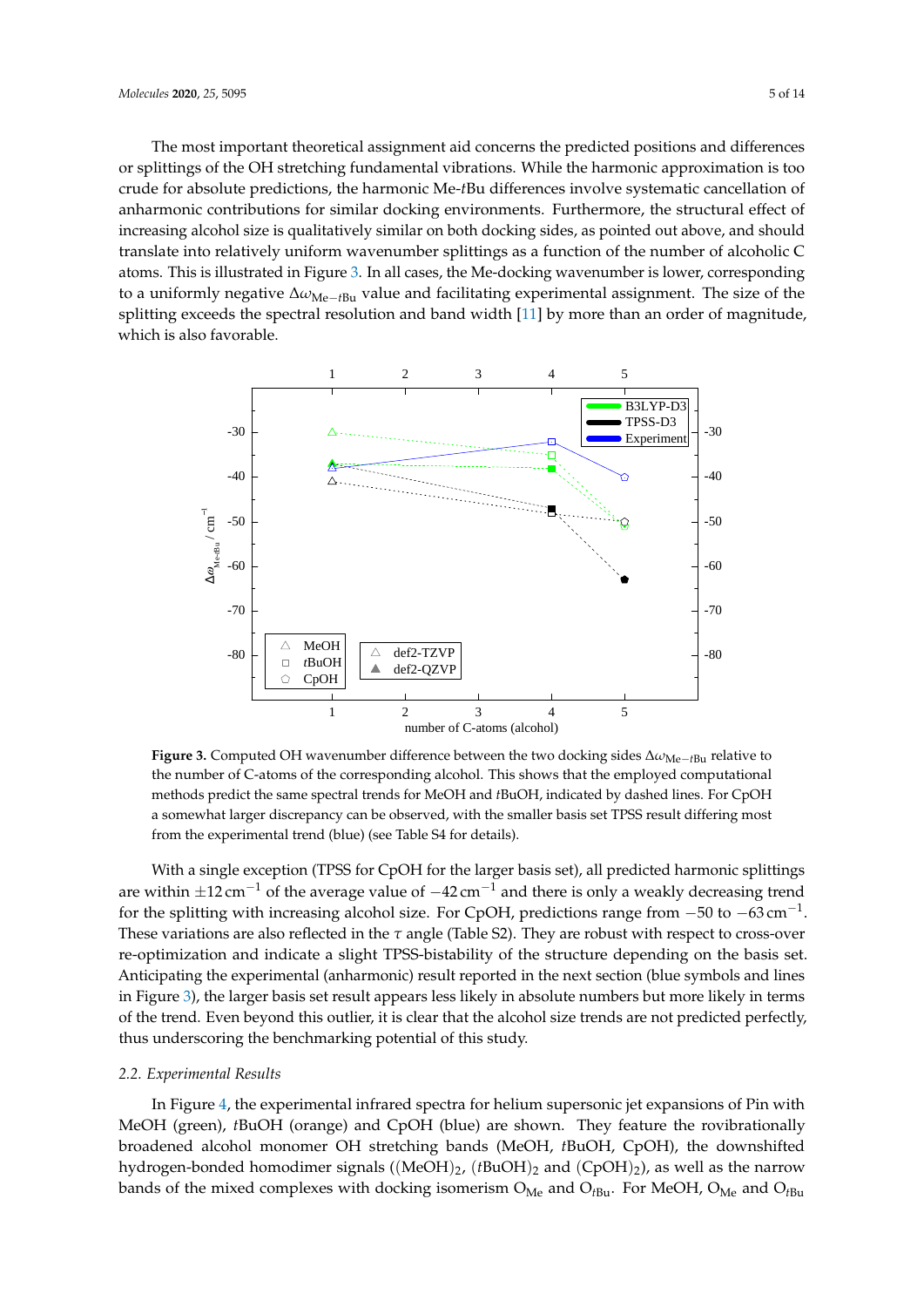are spectrally downshifted compared to the respective homodimer band, as one might expect from an intrinsically stronger OH· · · O=C interaction, whereas, in the case of *t*BuOH and CpOH, they are upshifted. This is already an experimental sign for competition between hydrogen bonding and more global London dispersion interactions. Even when the alcohol is in Me docking position, where there is no sterical crowding, it is displaced out of the ketone plane to maximize interaction with the *t*Bu group (see Table S2). When CpOH is combined with acetone, which lacks the *t*Bu group (see Figure S6), the homodimer and mixed dimer signals actually overlap. This is partly due to less competition from dispersion interaction with the other side of the ketone for the hydrogen bond.

<span id="page-5-0"></span>

**Figure 4.** FTIR jet OH stretching spectra of Pin with the three alcohols. The 1:1 complexes are marked with O, indexed by the assigned docking preference. Both docking sides are observed. Pin is only a stronger OH shifting partner than the alcohol itself for MeOH.

The more downshifted mixed dimer band  $O_{Me}$  in Figure [4](#page-5-0) is always significantly stronger and based on the robust DFT predictions for structure (Table S2) and downshift (Figure [3](#page-4-0) and Table S4), it must be due to Me docking, as implied by the label. Given that its spectral visibility (Figure S5) is at best twice that of the *t*Bu isomer, it must also be the more stable isomer, in agreement with the DFT computations (Figure [2\)](#page-3-0).

The experimental shift between O<sub>Me</sub> and O<sub>tBu</sub> spans a relatively narrow range of 30 to 40 cm<sup>-1</sup> (Figure [3](#page-4-0) and Table S6), which roughly matches the DFT prediction window, except for the TPSS outlier. In many cases, the DFT splitting is somewhat larger than the experimental one, which matches the general overestimation of hydrogen bond shifts by most density functionals. The subtle alcohol substitution trend in the splittings (Figure [3\)](#page-4-0) is not well reproduced, being monotonically decreasing for the DFT predictions and non-monotonic in the experiment, but, considering the superposition of Me and *t*Bu trends, this appears acceptable and does not complicate the spectral assignment.

In Figure [5,](#page-6-0) the experimentally determined downshifts from the monomer OH fundamental are plotted against the corresponding calculated ones. The fact that all correlation points stay below the diagonal line confirms the systematic overestimation of DFT downshifts, which is more pronounced for TPSS than for B3LYP [\[11\]](#page-12-3) and only in part due to anharmonicity. The slope of the data points matches the diagonal for methanol (dashed arrows connect isomers), but it becomes flatter for the more bulky alcohols. This indicates that the DFT calculations overestimate the hydrogen bond weakening by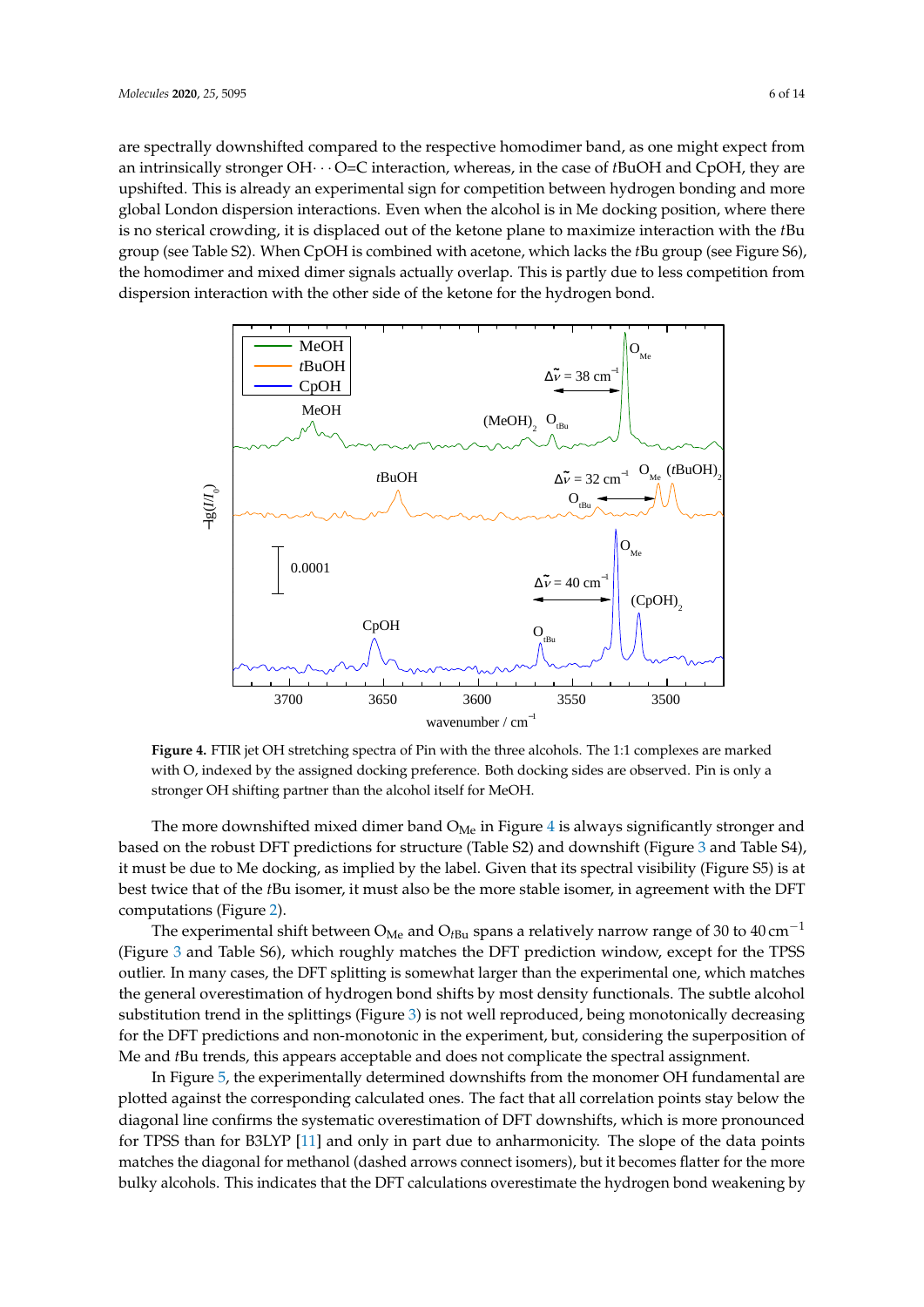<span id="page-6-0"></span>bulkiness (dispersion and/or exchange repulsion). Note that non-isomeric acetone docking results [\[21\]](#page-12-12) (for CpOH, see Figure S6) included in the figure also fit the Pin data for Me docking.



**Figure 5.** Experimental (anharmonic) downshift of the 1:1 complexes  $\Delta \tilde{\nu}_{M,exp}$  plotted against the harmonically computed downshifts  $Δω_{M,theo}$  for four computational variants. The harmonic DFT overestimation and the trend between docking sides (dashed arrows from *t*Bu to Me docking) are uniform.

The CpOH–Pin case is also suspicious in terms of the B3LYP energy gap between Me and *t*Bu docking. Based on Figure [4,](#page-5-0) Me docking should be substantially more stable, even more so if statistically formed conformations freeze rather early in the expansion. However, the predicted energy difference is  $\leq$ 0.5 kJ mol<sup>-1</sup> (see Table S3), far too low for such an imbalance. Attempts to rescue the situation in analogy to the acetophenone balance study [\[11\]](#page-12-3) by searching for metastable minima on the DFT hypersurfaces failed (see Tables S14 and S15 for details). In this context the pseudorotational isomerism of the axial CpOH monomer should be briefly discussed. There are two nearly isoenergetic (B3LYP-D3(BJ,abc)/def2-TZVP energy difference less than 0.1 kJ mol<sup>-1</sup>) and isospectral isomers (about  $4 \text{ cm}^{-1}$  wavenumber difference, leading to slight shift uncertainty), depending on the position of the axial OH in the envelope conformation. This has caused uncertainty in rotational [\[22\]](#page-12-13) and has also been addressed in liquid state spectroscopy [\[23\]](#page-12-14). However, structure optimizations indicate that this subtle isomerism is relaxed in the complexes with Pin, leading to uniform axial gauche results (or energetically  $>2$  kJ mol<sup>-1</sup> higher conformations). The problem is thus more fundamental, as the following analysis supports.

For this purpose, the experimental abundance is compared to the predicted B3LYP energy difference for all three investigated systems by calculating a concentration ratio  $c_{Me}/c_{fBu}$ , which follows from the experimental intensity ratio and the def2-TZVP absorption cross sections (see Table [1\)](#page-7-0). The maximum and minimum values for *I<sub>Me</sub>* / *I<sub>tBu</sub>* from a Monte Carlo integration program [\[24\]](#page-12-15) generate a maximum and minimum value for  $c_{Me}/c_{tBu}$  which is further transformed to a (semi-)experimental  $x_{tBu}$  range. The values confirm that Me docking is strongly preferred for all systems. This result is completely robust with respect to the four theoretical levels, even allowing for possible ZPVE errors of ±0.2 kJ mol−<sup>1</sup> and for residual errors in the theoretical cross section ratio (see Tables S3, S7 and S8 for more details).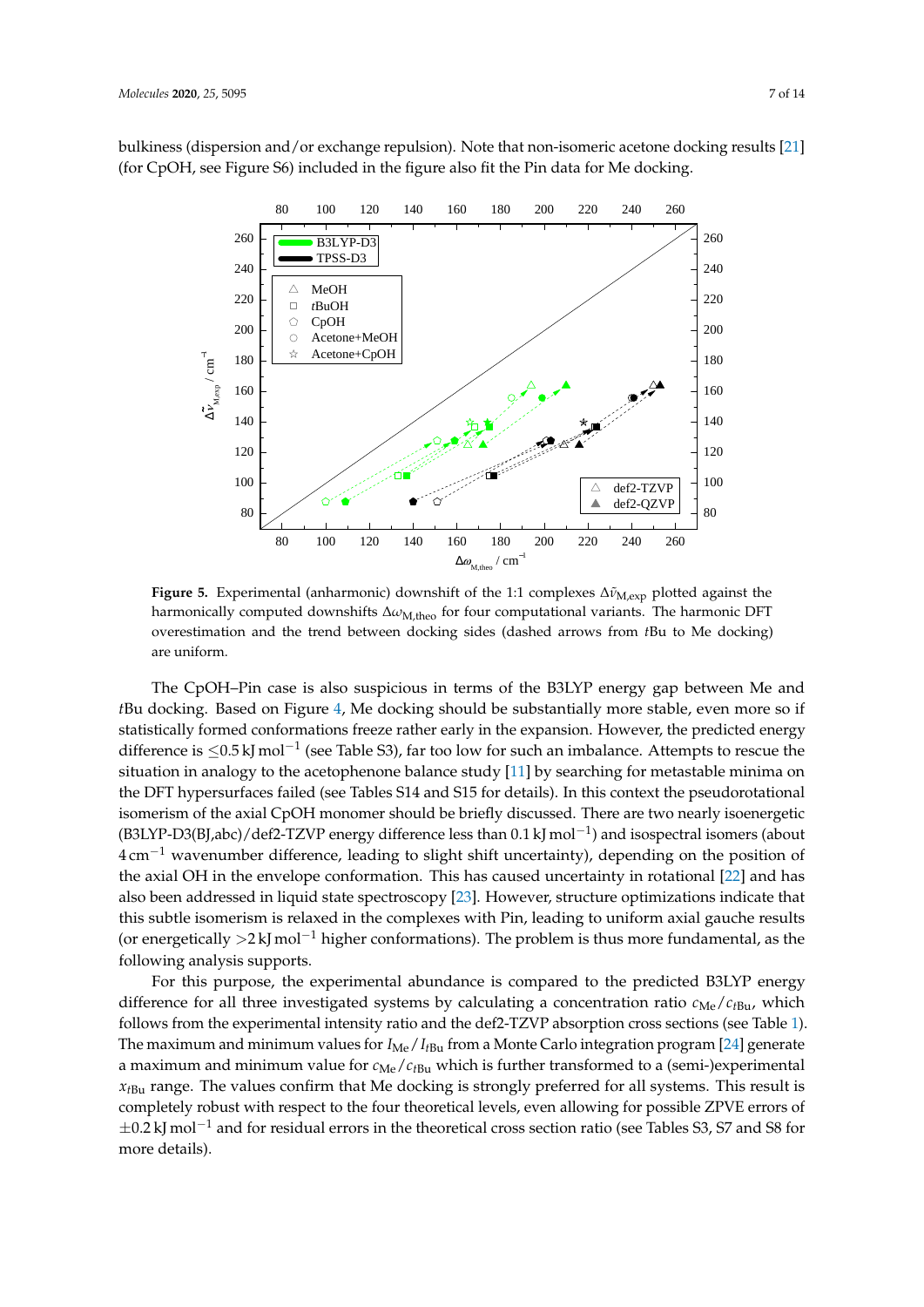One should emphasize that the predicted energy imbalance between the two docking isomers is always below 8 % (Table S9), so rather small on an absolute scale. Our experiment is thus rather sensitive in detecting errors in this imbalance, making it suitable for benchmarking studies [\[10\]](#page-12-2).

<span id="page-7-0"></span>Table 1. Experimental integrated intensity ratios  $I_{Me}/I_{tBu}$ , B3LYP-D3(BJ,abc)/def2-TZVP cross-section derived docking ratios *c*Me/*ct*Bu and resulting experimental fractions *xt*Bu for *t*Bu docking. The given ranges represent 95% confidence for  $I_{Me}/I_{tBu}$  using an automated statistical evaluation [\[24\]](#page-12-15) and are carried on to  $c_{Me}/c_{fBu}$  and  $x_{fBu}$  without including a theoretical cross section ratio uncertainty.

| Donor    | $\frac{I_{\text{Me}}}{I_{t\text{Bu}}}$ | $c_{Me}$<br>$c_{tBu}$ | $x_{tBu}$     |
|----------|----------------------------------------|-----------------------|---------------|
| MeOH     | $5.9 - 11.8$                           | $4.5 - 9.0$           | $0.10 - 0.18$ |
| $t$ BuOH | $2.4 - 4.2$                            | $1.7 - 3.0$           | $0.25 - 0.37$ |
| CpOH     | $5.5 - 7.3$                            | $3.4 - 4.4$           | $0.18 - 0.23$ |

Figure [6a](#page-8-0) plots the (semi-)experimental fraction of *t*Bu docking (Table [1](#page-7-0) and Tables S7 and S8) against the energy difference prediction for the four combinations of functional with basis set. The grey areas indicate qualitative inconsistencies between theoretical prediction and experiment, within the assumptions of uniform anharmonicity and accurate cross section ratio. If Me docking is energetically favorable, *t*Bu should not dominate the expansion and vice versa. Asymmetrical error bars are obtained by taking the mean value for *I*Me/*It*Bu as the data point and using the Monte Carlo determined range (see Table [1](#page-7-0) and Table S7) as the boundaries.

At first sight, experiment and DFT theory (Figure [6a](#page-8-0)) are consistent with each other and different DFT levels cannot be discriminated against each other. Even the obvious outliers for CpOH can be accommodated in the allowed (white) area. However, two closer looks at the data reveal deficiencies.

To bring the different theory levels closer together, one can plot the experimental *t*Bu docking abundance gain ∆*xt*Bu against the theoretical *t*Bu docking energy gain ∆∆*E* 0 *<sup>t</sup>*Bu, when switching from MeOH to a heavier alcohol (Figure S7). One would expect that any energy gain leads to a docking abundance gain, but all DFT methods predict a higher energy gain for CpOH and experiment finds a higher docking abundance gain for *t*BuOH. Clearly, the DFT description is somewhat imbalanced for either CpOH or *t*BuOH or for both.

Another way of analyzing the deficiency is to calculate an effective conformational temperature  $T_c$ for each DFT method and pair of isomers from the experimental band integral ratio and the computed IR band strength ratio [\[10\]](#page-12-2). Based on the (semi-)experimental concentration ratios  $\frac{c_{Me}}{c_{fBu}}$  listed in Table [1](#page-7-0) and the computed energy differences ∆*E* 0 Me−*t*Bu in Figure [6,](#page-8-0) this can be obtained as

$$
T_{\rm c} \approx -\frac{\Delta E_{\rm Me-tBu}^0}{R \ln \frac{c_{\rm Me}}{c_{tBu}}}
$$

with the universal gas constant *R*, if there are no symmetry differences between the docking isomers and the rovibrational partition functions are sufficiently similar due to supersonic jet cooling.  $T_c$  should roughly fall in the range of 30 to 150 K [\[11,](#page-12-3)[15\]](#page-12-7). This is the case for almost all 12 combinations of system and method, within the respective error bar (Table S10). Only TPSS for *t*BuOH–Pin gives higher *T*<sup>c</sup> values and B3LYP for CpOH–Pin is borderline on the low end. The former could be due to a higher interconversion barrier but the latter is likely due to an overestimated stability of the *t*Bu docking side.

These inconsistencies call for a check with wavefunction theory, which is presented in the next section.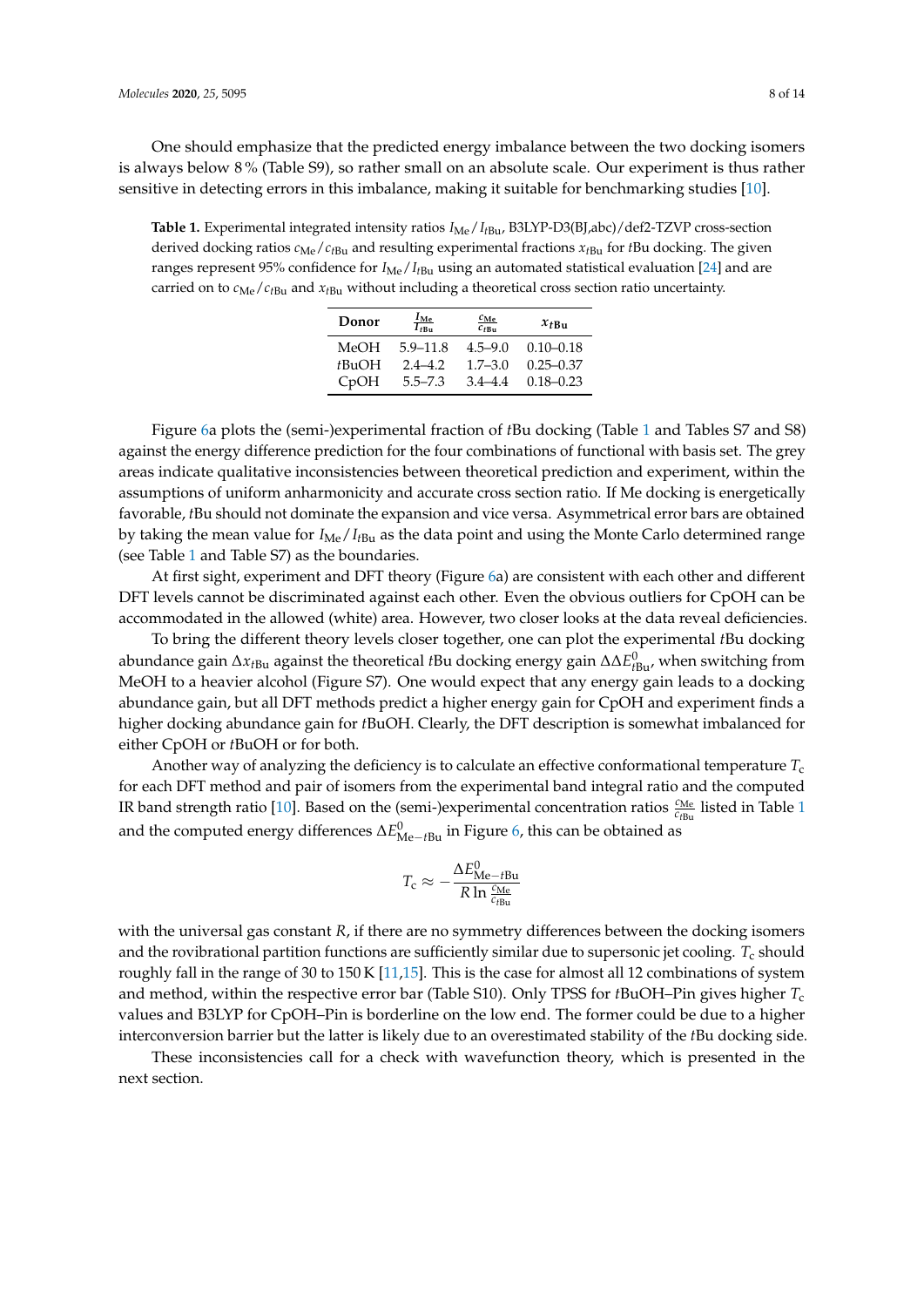<span id="page-8-0"></span>

**Figure 6.** Experimental *t*Bu docking fraction  $x_{tBu} = c_{tBu}/(c_{tBu} + c_{Me})$  (based on 95% confidence intervals and the mean value for the ratio  $I_{\text{Me}}/I_{t\text{Bu}}$  from Table [1](#page-7-0) and Tables S7 and S8) plotted against the computed ZPVE corrected energy differences *E* 0 Me−*t*Bu. Grey areas indicate inconsistency between experiment and theory, when allowing for an estimated anharmonic ZPVE error of  $\pm$ 0.2 kJ mol<sup>-1</sup> and assuming correct cross section ratios form the respective theoretical model. (**a**) DFT energies, where all models predict the correct qualitative docking preference, but the correlation of energy and abundance is non-uniform. (**b**) As in (**a**), but with the electronic energy being replaced by the corresponding DLPNO-CCSD(T) value (see Section [2.3\)](#page-8-1).

## <span id="page-8-1"></span>*2.3. DLPNO-CCSD(T) Check*

For the large complexes of interest in this work, harmonic frequency analysis and thus zero-point energy calculation is not very practical beyond DFT level. However, single point energies at DLPNO-CCSD(T) level [\[25\]](#page-12-16) were calculated at the minima obtained for the various DFT methods (with the setting tightPNO, basis sets aug-cc-pVQZ and aug-cc-pVQZ/C, see Table S1). They offer several benefits.

First, they allow judging which of the DFT methods is likely closer to the true minimum by looking at the absolute CCSD(T) energies [\[9\]](#page-12-1). In all cases, B3LYP outperforms TPSS but in most B3LYP cases the smaller basis set gives a slightly lower energy. This may be taken as a weak indication that the B3LYP structures are closer to reality, but there could be some compensation between intra- and intermolecular degrees of freedom.

Second, one can replace the DFT electronic energy difference between isomers by the corresponding DLPNO-CCSD(T) difference and keep the structural and ZPVE contributions from the DFT level. This generates a variant of Figure [6a](#page-8-0), in which the data points for all larger alcohols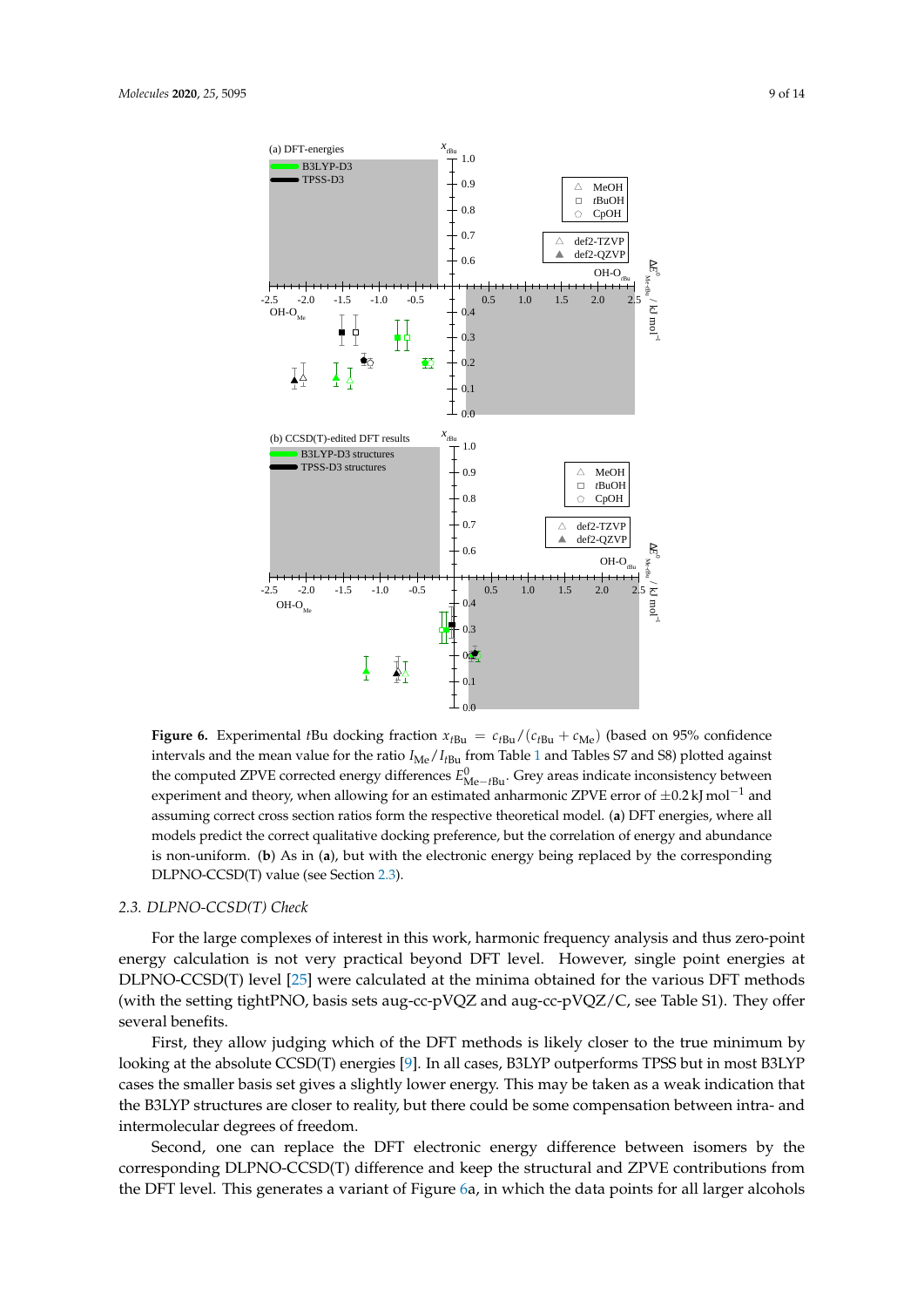now fall close to or into the lower-right grey and thus unphysical region, where major *t*Bu docking is expected but Me docking is predominantly observed (see Figure [6b](#page-8-0)). Only MeOH stays in the physically meaningful range. The mere fact that DLPNO-CCSD(T) correction leads to such large energy difference changes casts doubt on the quality of the DFT (in particular TPSS) structures. Note that all 12 corrections (see Table S12) promote *t*Bu docking, so the DFT error is highly systematic. For B3LYP, the corrections stay below 1 kJ mol<sup>-1</sup>, for TPSS they always exceed 1 kJ mol<sup>-1</sup>. Because experiment is consistent with a preference for Me docking in all cases, this likely means that the DFT structures for Me docking are relatively far from the best ones, in particular for TPSS. As the CCSD(T) corrections are quite uniform for all three alcohol–pinacolone complexes, it is plausible that the deficiency does not reside so much in the dispersion correction but rather in the functional and its description of differences in hydrogen bonding to the acceptor C=O group.

A third application of DLPNO-CCSD(T) is to provide dispersion contributions to the interaction energy in the LED scheme [\[16,](#page-12-8)[17\]](#page-12-17) (Table S11). This is a refined way of obtaining such (strictly speaking non-observable) dispersion energies, which is conceptually better than simply evaluating the size of the D3 correction in the complex (Table S13). In the present case, the numbers obtained for both methods are quite similar, but this cannot be generalized except perhaps for large distances, where London dispersion is best defined and LED [\[16\]](#page-12-8), SAPT [\[18\]](#page-12-9) or empirical dispersion correction [\[26\]](#page-12-18) should become comparable as leading corrections to long range electrostatic and inductive interactions. Dispersion always favors *t*Bu docking, by 1.5 to 3.1 kJ mol−<sup>1</sup> in the LED scheme (1.6 to 2.8 kJ mol−<sup>1</sup> for D3 corrections). The dependence on the size of the alcohol is quite modest, but CpOH tends to show the largest gains, at least for B3LYP.

Returning to the conformational freezing temperature analysis, now with DLPNO-CCSD(T)-corrected values (Table S10), only MeOH docking yields reasonable  $T_c$  values (larger than 30 K). For *t*BuOH docking, B3LYP predicts borderline  $T_c$  values and TPSS predictions are far too low. For CpOH, none of the CCSD(T)-corrected DFT results give physical  $T_c$  values.

In summary, the DLPNO analysis shows that dispersion-corrected TPSS docking structures are imbalanced, more so than B3LYP structures. It confirms that beyond MeOH, the best isomer energy predictions are inconsistent with experiment or at best borderline (for B3LYP and *t*BuOH docking). Compared to acetophenone [\[11\]](#page-12-3), Pin is seen to be a more critical test ketone. As it is purely aliphatic, there is likely some error compensation in the apparently more successful mixed aliphatic-aromatic acetophenone case [\[11\]](#page-12-3).

#### **3. Materials and Methods**

The spectroscopic data were obtained by probing pulsed supersonic slit jet expansions of Pin+alcohol-seeded helium gas with a synchronized FTIR spectrometer. Specifically, helium (Linde 99.996%) is led through a temperature-controlled gas-flow system, where it passes separate gas saturators filled with the analytes pinacolone (Alfa Aesar > 97%) and alcohol (methanol (Roth  $\geq$  99.9%), *tert*-butyl alcohol (Roth  $\geq$  99.9%) or cyclopentanol (Fluka Chemicals  $>$  99.9%)). The gas mixture is filled into a 67 L reservoir at a pressure of 0.75 bar and pulsed through six magnetic valves into a pre-expansion chamber which is terminated by a 600 mm long and 0.2 mm wide slit nozzle. During about 0.2 s, the gas flows through this slit into a vacuum chamber connected to a buffer volume (23 m<sup>3</sup>), which is continuously evacuated by a series of pumps with a power of 500 to 2500 m $^3\rm h^{-1}$ . The expansion is crossed by a modulated and softly focused IR beam from a Bruker IFS 66v/S FTIR spectrometer with a 150 W tungsten filament, CaF<sub>2</sub> optics and a liquid nitrogen cooled InSb detector. The scans are obtained with a resolution of  $2 \text{ cm}^{-1}$  and are synchronized with the gas pulse. The shown spectra are averaged over 300–425 gas pulses. More details on the experimental setup can be found elsewhere [\[27\]](#page-12-19). No evidence was found that more than two structural isomers of the studied 1:1 complexes are formed during the experiment.

To determine the band integral ratios  $I_{\text{Me}}/I_{t\text{Bu}}$ , an automated statistical evaluation was used, where the main entering parameters include the band positions and band width, which is statistically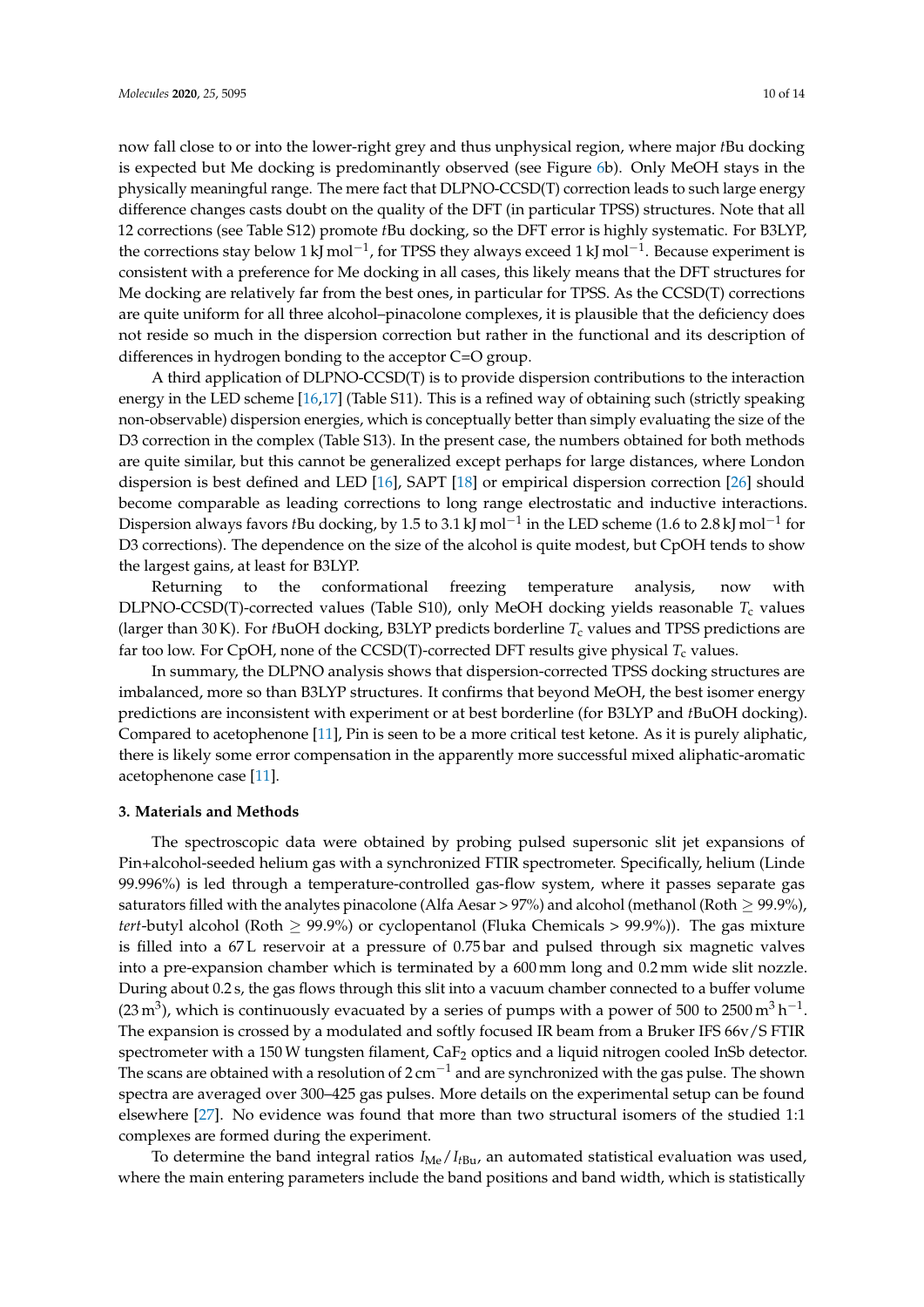varied (chosen at  $(3.0 \pm 0.5)\,\text{cm}^{-1}$ ) [\[24\]](#page-12-15). The program adds synthetic noise to the spectra, providing statistical error bars for  $I_{\text{Me}}/I_{t\text{Bu}}$ . The resulting 95% confidence interval was used for further data processing.

DFT calculations were used for assignment purposes and to trigger future benchmarking of their ability to describe the combination of hydrogen bonding and distant London dispersion interactions. Therefore, they were limited to two functionals and two basis sets, but others are invited to find more powerful density functionals for this challenge. The initial structural search (manual and using Crest [\[28\]](#page-13-0)) was carried out at B3LYP-D3/def2-TZVP level [\[29–](#page-13-1)[32\]](#page-13-2). Reoptimization was carried out with a def2-QZVP basis set [\[32\]](#page-13-2) and with the meta-GGA functional TPSS-D3 [\[33\]](#page-13-3) using the same def2-TZVP and def2-QZVP basis sets. Three body-inclusive D3 dispersion correction [\[26\]](#page-12-18) with Becke–Johnson damping [\[34](#page-13-4)[–37\]](#page-13-5) was always applied. Single point energies were obtained using DLPNO-CCSD(T) [\[25](#page-12-16)[,38](#page-13-6)[,39\]](#page-13-7) at the DFT-optimized structures. For all these calculations, ORCA version 4.2.1 [\[40\]](#page-13-8) was used. Further information on computational details can be found in the Supplementary Materials (Table S1). Thermal corrections to the isomer equilibrium were neglected due to the low and mode-dependent temperatures in a jet expansion, with rotational temperatures expected to be on the order 10 K. Vibrational temperatures are on the order of 100 K and conformational temperatures, which depend on the barrier between isomers, are discussed in the main text [\[10\]](#page-12-2). The harmonic treatment of the ZPVE is expected to be more than sufficient for this kind of systems and for the achievable accuracy, due to the near-equivalence of the two lone electron pairs [\[11\]](#page-12-3). A transition state search for one system was carried out with Woelfling (Turbomole [\[41,](#page-13-9)[42\]](#page-13-10)) and followed by an optimization with ORCA version 4.2.1 [\[40\]](#page-13-8).

## **4. Conclusions**

Three alcohols of increasing size were combined with pinacolone to determine the hydrogen bonding preference to either the methyl- or the *tert*-butyl-facing lone electron pair of the keto group. As generally predicted for almost two dozen alcohols by dispersion-corrected B3LYP calculations, the methyl side is preferred for methanol, *tert*-butyl alcohol and cyclopentanol. This was qualitatively confirmed by infrared spectroscopy of supersonic jet expansions in combination with approximate IR absorption cross sections. Quantitatively, the DFT predictive power in terms of the spectral splitting decreases with increasing alcohol size. In addition, the observed spectral abundance does not correlate systematically with the predicted energy difference. DLPNO-CCSD(T) energy calculations indicate that B3LYP provides a somewhat better description of the combined hydrogen bond and London dispersion interaction than TPSS. However, in combination with the experiment, they suggest that docking on the methyl side is systematically underrated by both density functionals on the 1 kJ mol<sup>-1</sup> scale. This only amounts to about 3 % of the total binding energy but is quite significant on the relative energy scale of competitive ketone docking.

Intermolecular energy balances are thus shown to be powerful benchmarking tools to assess the ability of DFT methods to describe hydrogen bonding in competition with London dispersion. The ketone balance variety is particularly useful, as it involves systematically compensating zero-point-energy contributions and therefore allows judging electronic structure predictions in a rather direct way. For acetophenone, only a slight deficiency of the B3LYP functional could be identified [\[11\]](#page-12-3). For pinacolone, none of the investigated functionals comes close to describing the spectral splitting and the energetics of the docking isomerism for all three alcohols, but D3-corrected B3LYP performs satisfactorily for methanol docking and borderline for *tert*-butyl alcohol. The qualitative failure of theory to describe the experimentally observed cyclopentanol docking invites studies of related complexes, such as cyclohexanol–pinacolone and cyclopentanol–acetophenone. Larger modifications involve the use of phenol [\[43\]](#page-13-11) and the switch from the OH chromophore to NH stretching as a probe of the conformational preference.

The goal is to find a density functional which systematically reproduces the harmonic wavenumber splitting between docking isomers within better than about  $10 \text{ cm}^{-1}$  and which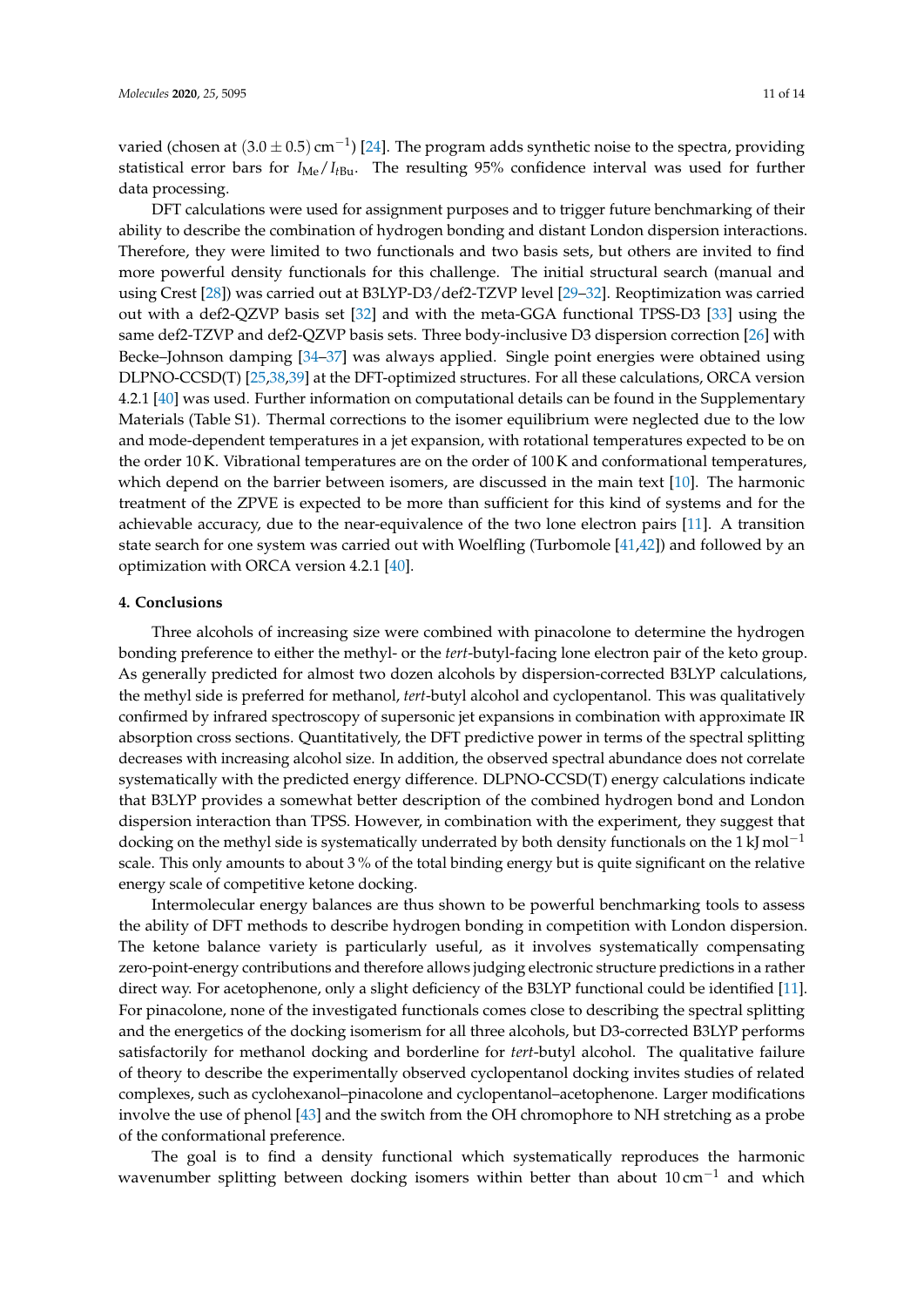provides a conformational temperature of the correct sign between about 30 and 150 K across a large number of isomeric complexes with low interconversion barrier. Furthermore, DLPNO-CCSD(T) correction should not change the energy difference between the isomers by more than about 0.5 kJ mol<sup>-1</sup>, thus indicating a sufficiently balanced structural description. The best-performing B3LYP-D3/def2-QZVP approach in the present study only fulfills about half of these criteria for the three systems and the corresponding TPSS-D3 calculation even fewer than a quarter. Considering that some of these matches will be fortuitous, this is clearly not a satisfactory state, calling for further experimental and theoretical investigations.

**Supplementary Materials:** The following are available online, Figure S1: Structures, Figures S2–S4: Pinacolone torsion scans, Figure S5: Cross section ratios, Figure S6: CpOH-acetone spectra, Figure S7: Substitution trends, Table S1: Keywords, Table S2: Angles, Table S3: Unimportance of ZPVE, Table S4: OH stretching shifts, Table S5: Other explored donors, Table S6: Experimental band centers, Tables S7 and S8: Band integrals, Table S9: Dissociation energies, Table S10: Conformational temperatures, Table S11: LED analysts, Table S12: CCSD(T) energy differences, Table S13: D3 Analysis, Tables S14 and S15: Higher lying isomers, Tables S16–S21: Cartesian coordinates

**Author Contributions:** Conceptualization, methodology, funding acquisition and supervision, M.A.S.; experimental investigation, C.Z. and T.L.F.; formal analysis, C.Z. and M.A.S.; visualization, data curation and writing–original draft preparation, C.Z.; and writing–review and editing, M.A.S., C.Z. and T.L.F. All authors have read and agreed to the published version of the manuscript.

**Funding:** This research was funded by the Deutsche Forschungsgemeinschaft (DFG, German Research Foundation) grant number 271107160/SPP1807. The APC was co-funded by the Goettingen open access publication funds and by personal membership in the SCS.

**Acknowledgments:** We acknowledge computer time on the GWDG computer cluster as well as the local chemistry cluster— DFG grant number 405832858/INST 186/1294-1 FUGG. Valuable support from the mechanical and electronic workshops of the department is much appreciated, as are discussions with Robert Medel.

**Conflicts of Interest:** The authors declare no conflict of interest. The funders had no role in the design of the study, in the collection, analyses, or interpretation of data, in the writing of the manuscript, or in the decision to publish the results.

## **Abbreviations**

The following abbreviations are used in this manuscript:

MeOH Methanol *t*BuOH *tert*-Butyl alcohol CpOH Cyclopentanol Pin Pinacolone ZPVE Zero-point vibrational energy

## **References**

- <span id="page-11-0"></span>1. Lommerse, J.P.M.; Price, S.L.; Taylor, R. Hydrogen bonding of carbonyl, ether, and ester oxygen atoms with alkanol hydroxyl groups. *J. Comp. Chem.* **1997**, *18*, 757–774. [\[CrossRef\]](http://dx.doi.org/10.1002/(SICI)1096-987X(19970430)18:6<757::AID-JCC3>3.0.CO;2-R)
- <span id="page-11-1"></span>2. Murray-Rust, P.; Glusker, J.P. Directional hydrogen bonding to sp2- and sp3-hybridized oxygen atoms and its relevance to ligand-macromolecule interactions. *J. Am. Chem. Soc.* **1984**, *106*, 1018–1025. [\[CrossRef\]](http://dx.doi.org/10.1021/ja00316a034)
- <span id="page-11-2"></span>3. Derewenda, Z.S.; Lee, L.; Derewenda, U. The Occurence of C–H · · · O Hydrogen Bonds in Proteins. *J. Mol. Biol.* **1995**, *252*, 248–262. [\[CrossRef\]](http://dx.doi.org/10.1006/jmbi.1995.0492)
- <span id="page-11-3"></span>4. Nikolova, E.N.; Stanfield, R.L.; Dyson, H.J.; Wright, P.E. CH···O Hydrogen Bonds Mediate Highly Specific Recognition of Methylated CpG Sites by the Zinc Finger Protein Kaiso. *Biochemistry* **2018**, *57*, 2109–2120. [\[CrossRef\]](http://dx.doi.org/10.1021/acs.biochem.8b00065)
- <span id="page-11-4"></span>5. Wagner, J.P.; Schreiner, P.R. London Dispersion in Molecular Chemistry–Reconsidering Steric Effects. *Angew. Chem. Int. Ed.* **2015**, *54*, 12274–12296. [\[CrossRef\]](http://dx.doi.org/10.1002/anie.201503476)
- <span id="page-11-5"></span>6. Schnell, M.; Erlekam, U.; Bunker, P.R.; von Helden, G.; Grabow, J.U.; Meijer, G.; van der Avoird, A. Unraveling the internal dynamics of the benzene dimer: A combined theoretical and microwave spectroscopy study. *Phys. Chem. Chem. Phys.* **2013**, *15*, 10207–10223. [\[CrossRef\]](http://dx.doi.org/10.1039/C3CP51181B)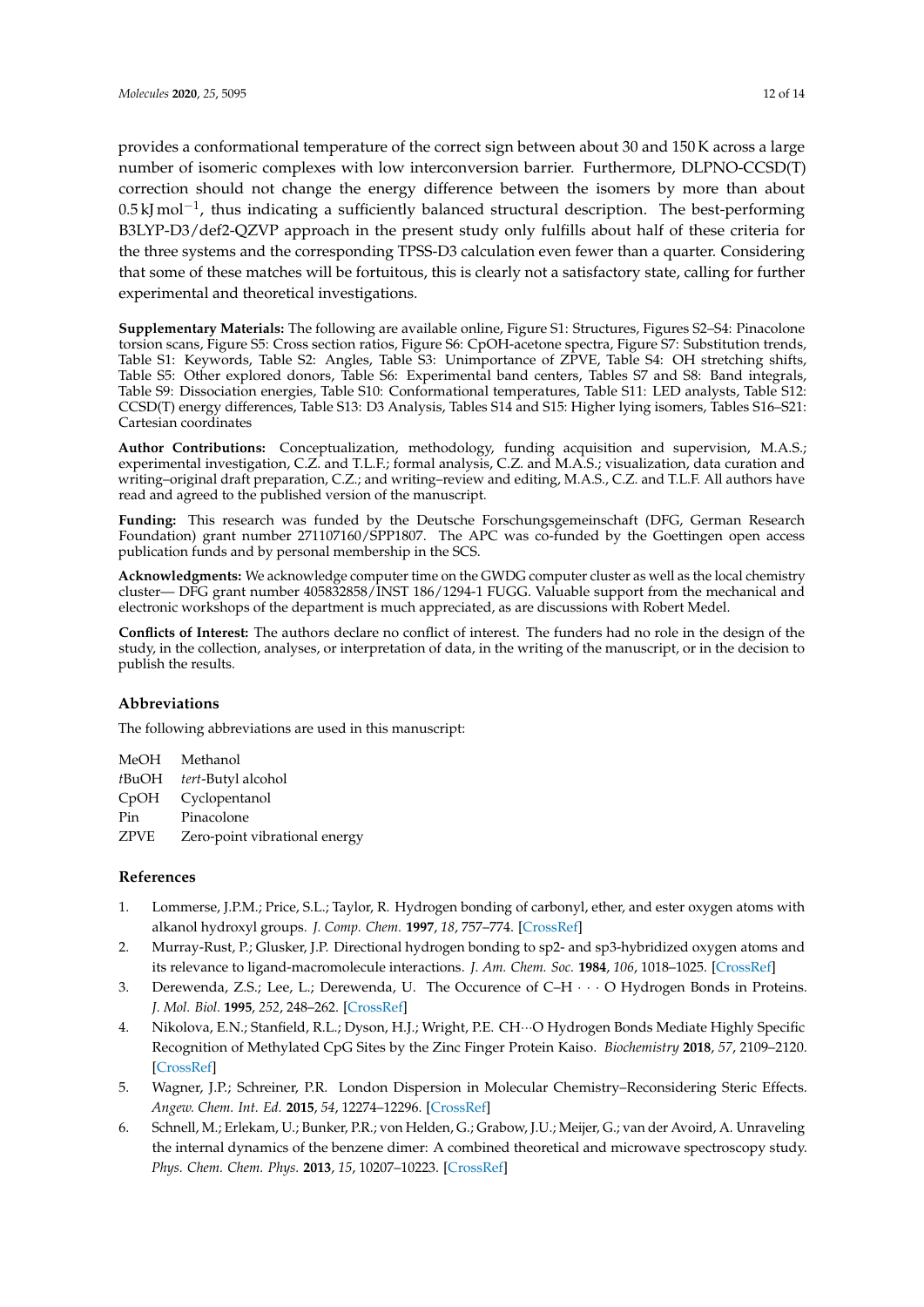- 7. Schwing, K.; Gerhards, M. Investigations on isolated peptides by combined IR/UV spectroscopy in a molecular beam—Structure, aggregation, solvation and molecular recognition. *Int. Rev. Phys. Chem.* **2016**, *35*, 569–677. [\[CrossRef\]](http://dx.doi.org/10.1080/0144235X.2016.1229331)
- <span id="page-12-0"></span>8. Shipman, S.T.; Neill, J.L.; Suenram, R.D.; Muckle, M.T.; Pate, B.H. Structure Determination of Strawberry Aldehyde by Broadband Microwave Spectroscopy: Conformational Stabilization by Dispersive Interactions. *J. Phys. Chem. Lett.* **2011**, *2*, 443–448. [\[CrossRef\]](http://dx.doi.org/10.1021/jz200031w)
- <span id="page-12-1"></span>9. Gottschalk, H.C.; Poblotzki, A.; Suhm, M.A.; Al-Mogren, M.M.; Antony, J.; Auer, A.A.; Baptista, L.; Benoit, D.M.; Bistoni, G.; Bohle, F.; et al. The furan microsolvation blind challenge for quantum chemical methods: First steps. *J. Chem. Phys.* **2018**, *148*, 014301. [\[CrossRef\]](http://dx.doi.org/10.1063/1.5009011)
- <span id="page-12-2"></span>10. Poblotzki, A.; Gottschalk, H.C.; Suhm, M.A. Tipping the Scales: Spectroscopic Tools for Intermolecular Energy Balances. *J. Phys. Chem. Lett.* **2017**, *8*, 5656–5665. [\[CrossRef\]](http://dx.doi.org/10.1021/acs.jpclett.7b02337)
- <span id="page-12-3"></span>11. Zimmermann, C.; Gottschalk, H.C.; Suhm, M.A. Three-dimensional docking of alcohols to ketones: An experimental benchmark based on acetophenone solvation energy balances. *Phys. Chem. Chem. Phys.* **2020**, *22*, 2870–2877. [\[CrossRef\]](http://dx.doi.org/10.1039/C9CP06128B)
- <span id="page-12-4"></span>12. Burevschi, E.; Alonso, E.R.; Sanz, M.E. Binding Site Switch by Dispersion Interactions: Rotational Signatures of Fenchone–Phenol and Fenchone–Benzene Complexes. *Chem. Eur. J.* **2020**, *26*, 11327–11333. [\[CrossRef\]](http://dx.doi.org/10.1002/chem.202001713)
- <span id="page-12-5"></span>13. Banerjee, P.; Pandey, P.; Bandyopadhyay, B. Stereo-preference of camphor for H-bonding with phenol, methanol and chloroform: A combined matrix isolation IR spectroscopic and quantum chemical investigation. *Spectrochim. Acta Part A* **2019**, *209*, 186–195. [\[CrossRef\]](http://dx.doi.org/10.1016/j.saa.2018.10.031)
- <span id="page-12-6"></span>14. Gottschalk, H.C.; Altnöder, J.; Heger, M.; Suhm, M.A. Control over the Hydrogen-Bond Docking Site in Anisole by Ring Methylation. *Angew. Chem. Int. Ed.* **2016**, *55*, 1921–1924. [\[CrossRef\]](http://dx.doi.org/10.1002/anie.201508481) [\[PubMed\]](http://www.ncbi.nlm.nih.gov/pubmed/26695475)
- <span id="page-12-7"></span>15. Gottschalk, H.C.; Poblotzki, A.; Fatima, M.; Obenchain, D.A.; Pérez, C.; Antony, J.; Auer, A.A.; Baptista, L.; Benoit, D.M.; Bistoni, G.; et al. The first microsolvation step for furans: New experiments and benchmarking strategies. *J. Chem. Phys.* **2020**, *152*, 164303. [\[CrossRef\]](http://dx.doi.org/10.1063/5.0004465) [\[PubMed\]](http://www.ncbi.nlm.nih.gov/pubmed/32357787)
- <span id="page-12-8"></span>16. Altun, A.; Neese, F.; Bistoni, G. Local energy decomposition analysis of hydrogen-bonded dimers within a domain-based pair natural orbital coupled cluster study. *Beilstein J. Org. Chem.* **2018**, *14*, 919–929. [\[CrossRef\]](http://dx.doi.org/10.3762/bjoc.14.79)
- <span id="page-12-17"></span>17. Schneider, W.B.; Bistoni, G.; Sparta, M.; Saitow, M.; Riplinger, C.; Auer, A.A.; Neese, F. Decomposition of Intermolecular Interaction Energies within the Local Pair Natural Orbital Coupled Cluster Framework. *J. Chem. Theory Comput.* **2016**, *12*, 4778–4792. [\[CrossRef\]](http://dx.doi.org/10.1021/acs.jctc.6b00523)
- <span id="page-12-9"></span>18. Boese, A.D.; Jansen, G. ZMP-SAPT: DFT-SAPT using ab initio densities. *J. Chem. Phys.* **2019**, *150*, 154101. [\[CrossRef\]](http://dx.doi.org/10.1063/1.5087208)
- <span id="page-12-10"></span>19. Zhao, Y.; Nguyen, H.V.L.; Stahl, W.; Hougen, J.T. Unusual internal rotation coupling in the microwave spectrum of pinacolone. *J. Mol. Spec.* **2015**, *318*, 91–100. [\[CrossRef\]](http://dx.doi.org/10.1016/j.jms.2015.10.005)
- <span id="page-12-11"></span>20. Bende, A. Hydrogen bonding in the urea dimers and adenine–thymine DNA base pair: Anharmonic effects in the intermolecular H-bond and intramolecular H-stretching vibrations. *Theor. Chem. Acc.* **2010**, *125*, 253–268. [\[CrossRef\]](http://dx.doi.org/10.1007/s00214-009-0645-6)
- <span id="page-12-12"></span>21. Kollipost, F.; Domanskaya, A.V.; Suhm, M.A. Microscopic Roots of Alcohol–Ketone Demixing: Infrared Spectroscopy of Methanol–Acetone Clusters. *J. Phys. Chem. A* **2015**, *119*, 2225–2232. [\[CrossRef\]](http://dx.doi.org/10.1021/jp503999b)
- <span id="page-12-13"></span>22. Carroll, P.B. Laboratory and Astronomical Rotational Spectroscopy. Ph.D. Thesis, California Institute of Technology, Pasadena, CA, USA, 2018. [\[CrossRef\]](http://dx.doi.org/10.7907/8Y1M-6C76)
- <span id="page-12-14"></span>23. Abraham, R.J.; Koniotou, R.; Sancassan, F. Conformational analysis. Part 39. A theoretical and lanthanide induced shift (LIS) investigation of the conformations of cyclopentanol and cis- and trans-cyclopentane-1,2-diol. *J. Chem. Soc. Perkin Trans.* **2002**, *2*, 2025–2030. [\[CrossRef\]](http://dx.doi.org/10.1039/b207841b)
- <span id="page-12-15"></span>24. Karir, G.; Lüttschwager, N.O.B.; Suhm, M.A. Phenylacetylene as a gas phase sliding balance for solvating alcohols. *Phys. Chem. Chem. Phys.* **2019**, *21*, 7831–7840. [\[CrossRef\]](http://dx.doi.org/10.1039/C9CP00435A) [\[PubMed\]](http://www.ncbi.nlm.nih.gov/pubmed/30933202)
- <span id="page-12-16"></span>25. Riplinger, C.; Pinski, P.; Becker, U.; Valeev, E.F.; Neese, F. Sparse maps—A systematic infrastructure for reduced-scaling electronic structure methods. II. Linear scaling domain based pair natural orbital coupled cluster theory. *J. Chem. Phys.* **2016**, *144*, 024109. [\[CrossRef\]](http://dx.doi.org/10.1063/1.4939030) [\[PubMed\]](http://www.ncbi.nlm.nih.gov/pubmed/26772556)
- <span id="page-12-18"></span>26. Grimme, S.; Antony, J.; Ehrlich, S.; Krieg, H. A consistent and accurate ab initio parametrization of density functional dispersion correction (DFT-D) for the 94 elements H-Pu. *J. Chem. Phys.* **2010**, *132*, 154104. [\[CrossRef\]](http://dx.doi.org/10.1063/1.3382344)
- <span id="page-12-19"></span>27. Suhm, M.A.; Kollipost, F. Femtisecond single-mole infrared spectroscopy of molecular clusters. *Phys. Chem. Chem. Phys.* **2013**, *15*, 10702–10721. [\[CrossRef\]](http://dx.doi.org/10.1039/c3cp51515j)